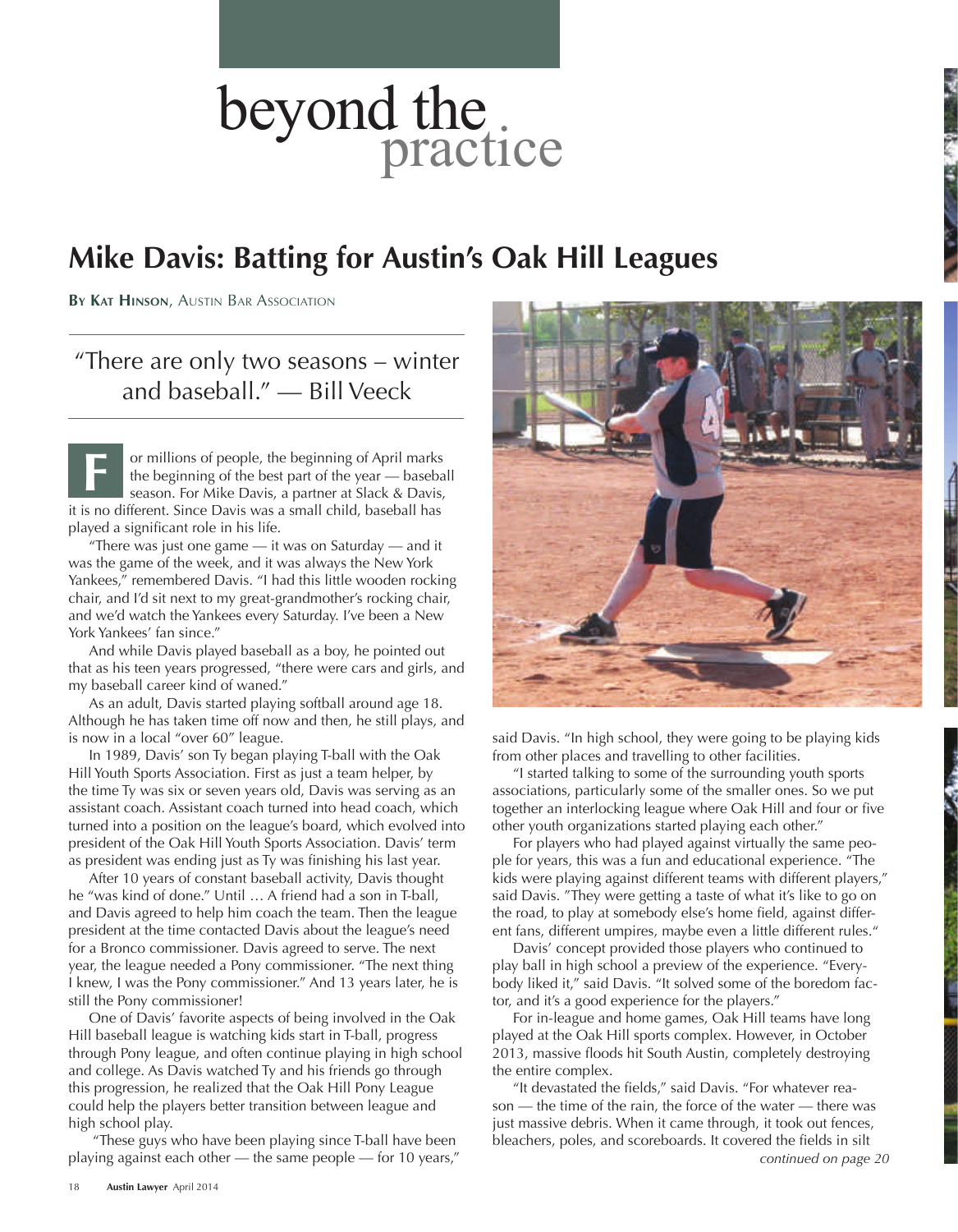













**Opposite:** Mike Davis at bat playing in the 2012 World Masters in Las Vegas. **Top row:** Massive flooding in the fall of 2013 destroyed the Oak Hill sports complex. **Middle and bottom rows:** Rebuilding efforts by the community restored the complex to its former glory with new batting cages, repair to Pony field for which Mike Davis is the commissioner, new Pinto field scoreboard sponsored by Slack & Davis, and new playscape. AFTER photos by Traci Anderson.